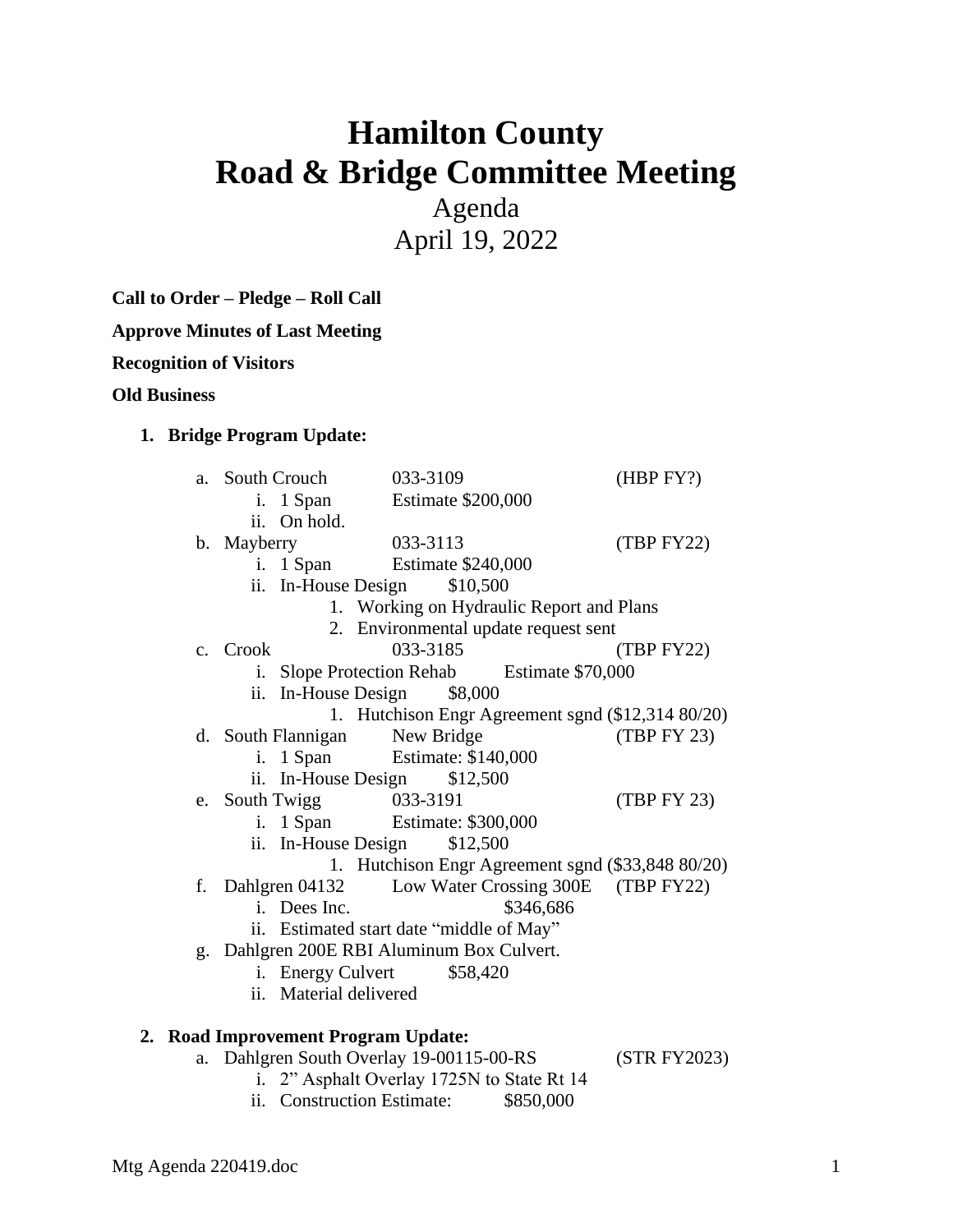- iii. STR \$692,000 / State Match \$173,000
- iv. Still putting together design information.

- b. Thackeray Road Estimate \$1,050,000 2022
	- i. Soil-Cement and Oil & Chip 6.4 miles in conjunction with ICC Grade Crossing Improvements.
	- ii. Local Funds & ICC Funds
- c. Dale Road Estimate \$825,000 State FY2024
	- i. Soil-Cement and Oil & Chip 4.7 miles with State RBI (\$367,066) & Federal STR Funds (\$457,934).

## **3. Pavement Preservation Program:**

- a. 20-00116-00-PP Chip Seal Estimate \$450,000 State FY 2024
	- i. 36.5 miles: Piopolis+500E; Miller Store; Army Navy; Anderson School to Walpole; End of Walpole to County Line
	- ii. Setting up for Letting in June 2022
- b. 21-00117-00-PP Chip Seal
	- i. Updating the PPP program. Will determine roads after program is updated.

### **Other Business**.

- a. ICC 600E/1600N Rail Safety Project
	- i. The Addenda Environmental Review has been submitted, Preliminary Plans and ROW plan complete.
	- ii. ROW Negotiations:
		- 1. Lochmueller Group hasn't responded to my emails
		- 2. ROW plats and deeds are being completed in-house
		- 3. Title Commitments are in hand.
- b. ICC Thackeray Road Rail Safety Project
	- i. The ICC has contacted me about getting estimates together for the approach work to improve this RR crossing. (no change)
- c. New Highway facility:
	- i. Air Tests were taken 4/8/22. Results will be available at the meeting. I'll email them out for review when they are received.
- d. EPA UST incident:
	- i. Green Wave Consulting drilled the site March  $25<sup>th</sup>$  with preliminary results being negative for additional work. They are awaiting the official lab results and will forward them to us and IEPA. They anticipate IEPA will close the incident.
- e. Excavator/mulcher Cat delivered the 309 Excavator 4/5/22 and hauled off the JD Grader. Trade amount was \$22,000, difference is \$133,073.04. We haven't received the bill to date.
- f. E911 signs:
	- i. Aaron is estimating \$9500 for replacing Rd Name signs. Road Commissioners are willing to help replace the signs. We need to decide how to proceed.